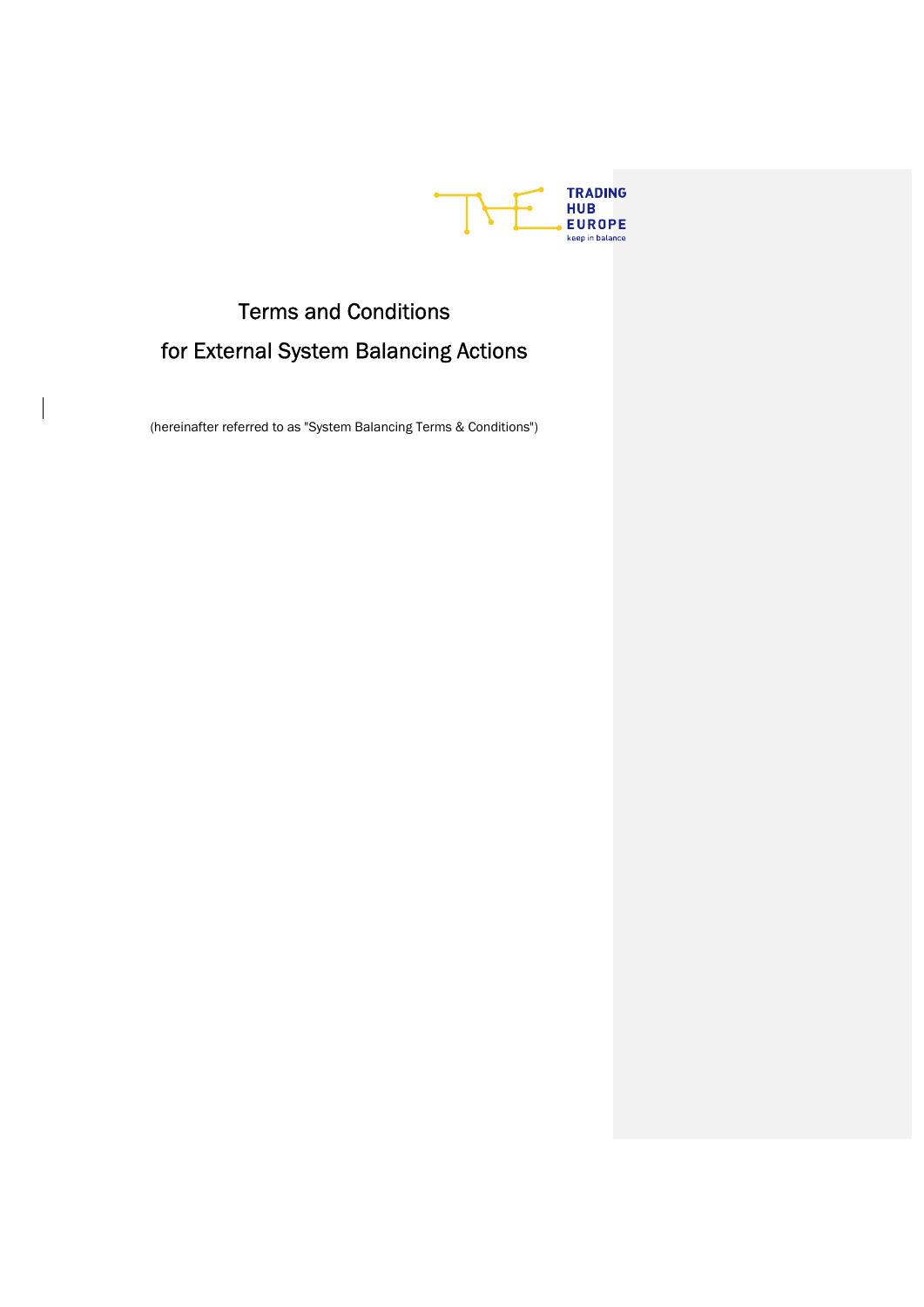|  | <b>TRADING</b><br><b>HUB</b><br><b>EUROPE</b> |
|--|-----------------------------------------------|
|  | keep in balance                               |

|    | Table of content                                                                |    |
|----|---------------------------------------------------------------------------------|----|
| 1  |                                                                                 |    |
| 2  | Acknowledgement of the System Balancing Terms & Conditions, Relationship to the |    |
| з  |                                                                                 |    |
| 4  |                                                                                 |    |
| 5  |                                                                                 |    |
| 6  |                                                                                 |    |
| 7  |                                                                                 |    |
|    |                                                                                 |    |
| 8  |                                                                                 |    |
| 9  |                                                                                 |    |
| 10 |                                                                                 |    |
| 11 |                                                                                 |    |
|    |                                                                                 |    |
| 12 | Prohibition of Misuse of Contract for Inappropriate Arbitrage Purposes  44      |    |
| 13 |                                                                                 |    |
| 14 |                                                                                 |    |
|    |                                                                                 | 16 |
| 15 | Amendment of these System Balancing Terms & Conditions and their                |    |
|    |                                                                                 |    |
|    |                                                                                 |    |
| 16 |                                                                                 |    |
|    |                                                                                 |    |
| 17 |                                                                                 |    |
| 18 |                                                                                 |    |
| 19 |                                                                                 |    |
|    |                                                                                 |    |
| 20 |                                                                                 |    |
| 21 |                                                                                 |    |
|    |                                                                                 |    |

Version date 20-May 2021dated 21 February 2022 (valid for contract periods commencing on or after 1-0eteber 2021 April<br>2022, 06:00 hrs)<br>Page 2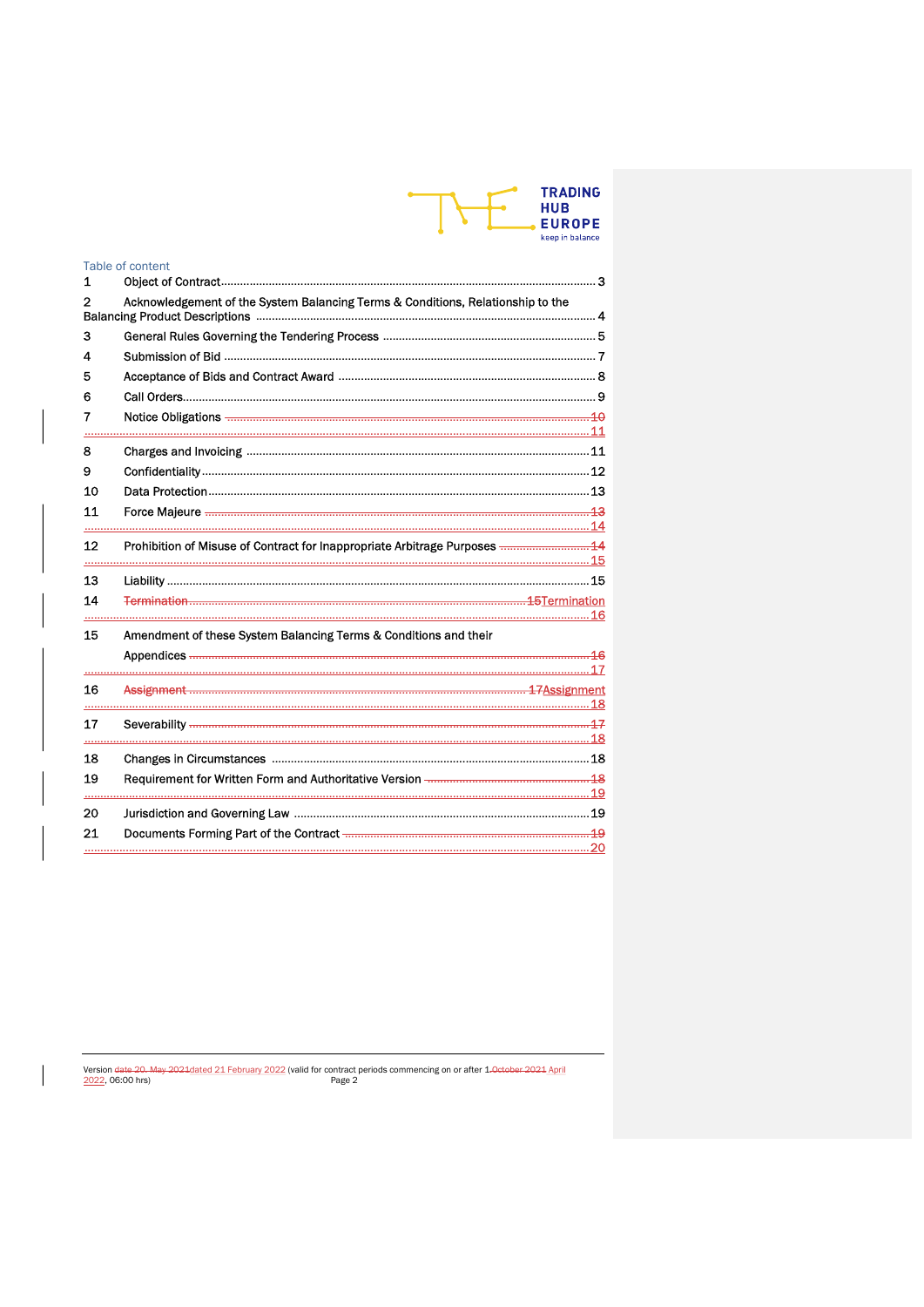

#### Whereas

In compliance with its obligations under the German Gas Third-Party Access Regulations (Gasnetzzugangsverordnung - GasNZV) as amended from time to time as well as in accordance with the requirements set out in the administrative ruling on gas balancing (implementation of the Network Code on Gas Balancing of Transmission Networks) handed down by the German national regulatory authority Bundesnetzagentur (hereinafter referred to as "Federal Network Agency") on 19 December 2014 (ref: BK7-14-020; the so-called "GaBi Gas 2.0" decision) and the official notifications issued by the regulator in relation thereto, Trading Hub Europe as the market area manager (hereinafter referred to as "MAM") takes market-based system balancing actions (hereinafter referred to as "External System Balancing Actions") to physically balance the gas supply networks in its market area and enters into system balancing transactions with third parties (hereinafter referred to as "External System Balancing Transactions") to procure the gas quantities it requires for this purpose.

Section 22(1) of the German Energy Industry Act (Gesetz über die Elektrizitäts- und Gasversorgung - EnWG) imposes an obligation on the operators of energy supply networks to procure the energy they require to balance imbalances in a transparent, non-discriminatory and market-based process. We use balancing gas in accordance with Section 27 GasNZV to the extent technically necessary to balance fluctuations in network load with the aim of ensuring technically secure and efficient network operation in the single German market area.

The MAM applies these principles when taking External System Balancing Actions. Each balancing group manager in the MAM's market area who has successfully prequalified in accordance with the "Prequalification Rules for Participation in the Bilateral Balancing Market and Terms of Use for the Bidding Platform of Trading Hub Europe GmbH" (hereinafter referred to as "Prequalification Rules") (hereinafter referred to as "Provider") may participate in the MAM's bilateral market. subject to the following conditions and regulations. As a rule, balancing buy transactions via the MAM's bilateral balancing market should be the last resort on the part of the MAM to ensure network stability and security and to either buy balancing gas quantities required or sell surplus quantities. All contracts to be made with market participants offering to supply or receive the gas required for this purpose will be governed by the terms and conditions set out herein.

# 1 Object of Contract

#### (1) The Terms and Conditions for External System Balancing Actions set out herein,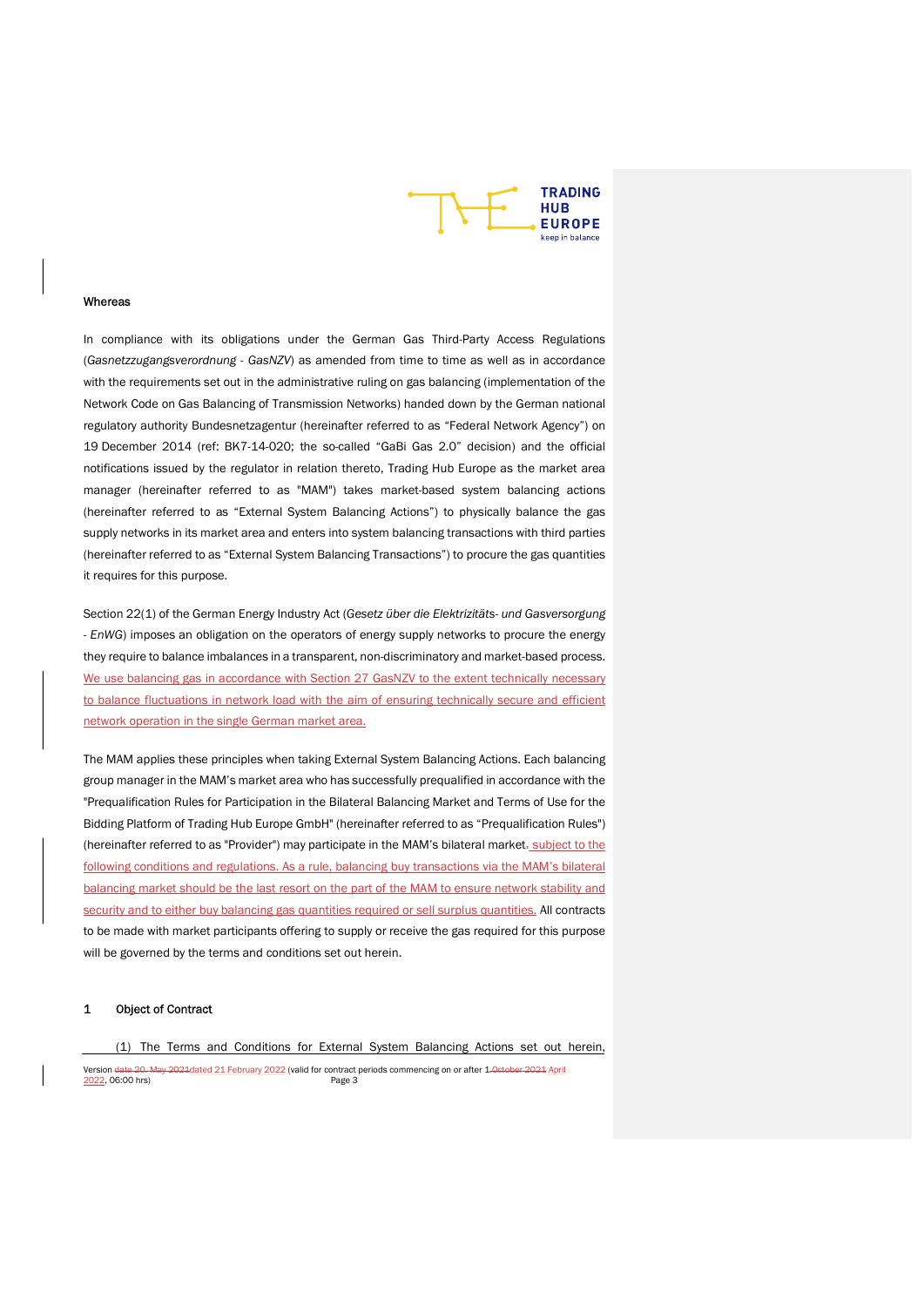

including any and all appendices constituting an integral part hereof in accordance with section 21 below, provide the contractual framework for all individual contracts (each a "System Balancing Transaction Agreement") to be entered into by the MAM and the Provider in relation to any External System Balancing Action taken by the MAM using any of the following products (hereinafter referred to as "Balancing Products"):

- (a) Long-Term Options (LTO), "Rest of the Day" (RoD) product variant: LTO RoDs are long-term Balancing Products used to ensure the MAM can buy (SystemBuy) or sell (SystemSell) the gas quantities it may need to balance any physical gas imbalances occurring within its market area.
- (b) Long Term Options, "Hourly" (S) product variant: LTO Hourly (S) products are longterm Balancing Product used to ensure the MAM can buy (SystemBuy) or sell (SystemSell) the gas quantities it may need for short-term structuring purposes.
- (c) Short-Term Balancing Services (STB): STBs are Balancing Products additionally tendered by the MAM so that it can buy (SystemBuy) or sell (SystemSell) the gas quantities it may need to balance any physical gas imbalances occurring within its market area at short notice.
- (d) Short-Call Balancing Services (SCB): SCBs are long-term Balancing Products used to ensure the MAM can buy (SystemBuy) or sell (SystemSell) quantities for shortterm structuring purposes.
- (e) Flexibility Services (FLEX): FLEX products are long-term Balancing Products used to ensure that the MAM can temporarily supply (park) or receive (borrow) gas quantities to from the Provider to meet short-term flexibility requirements.
- (2) The individual Balancing Products are defined in greater detail in the corresponding product descriptions (hereinafter referred to as "Balancing Product Descriptions") attached as appendices hereto.

# 2 Acknowledgement of the System Balancing Terms & Conditions, Relationship to the Balancing Product Descriptions

(1) The Provider agrees to these System Balancing Terms & Conditions, their appendices and, where applicable, other terms and conditions set out in an invitation to tender each time it submits a bid for a Balancing Product by ticking the "I accept the Terms and

Version date 20. May 2021 dated 21 February 2022 (valid for contract periods commencing on or after 1. October 2021 April<br>
Page 4 2022, 06:00 hrs)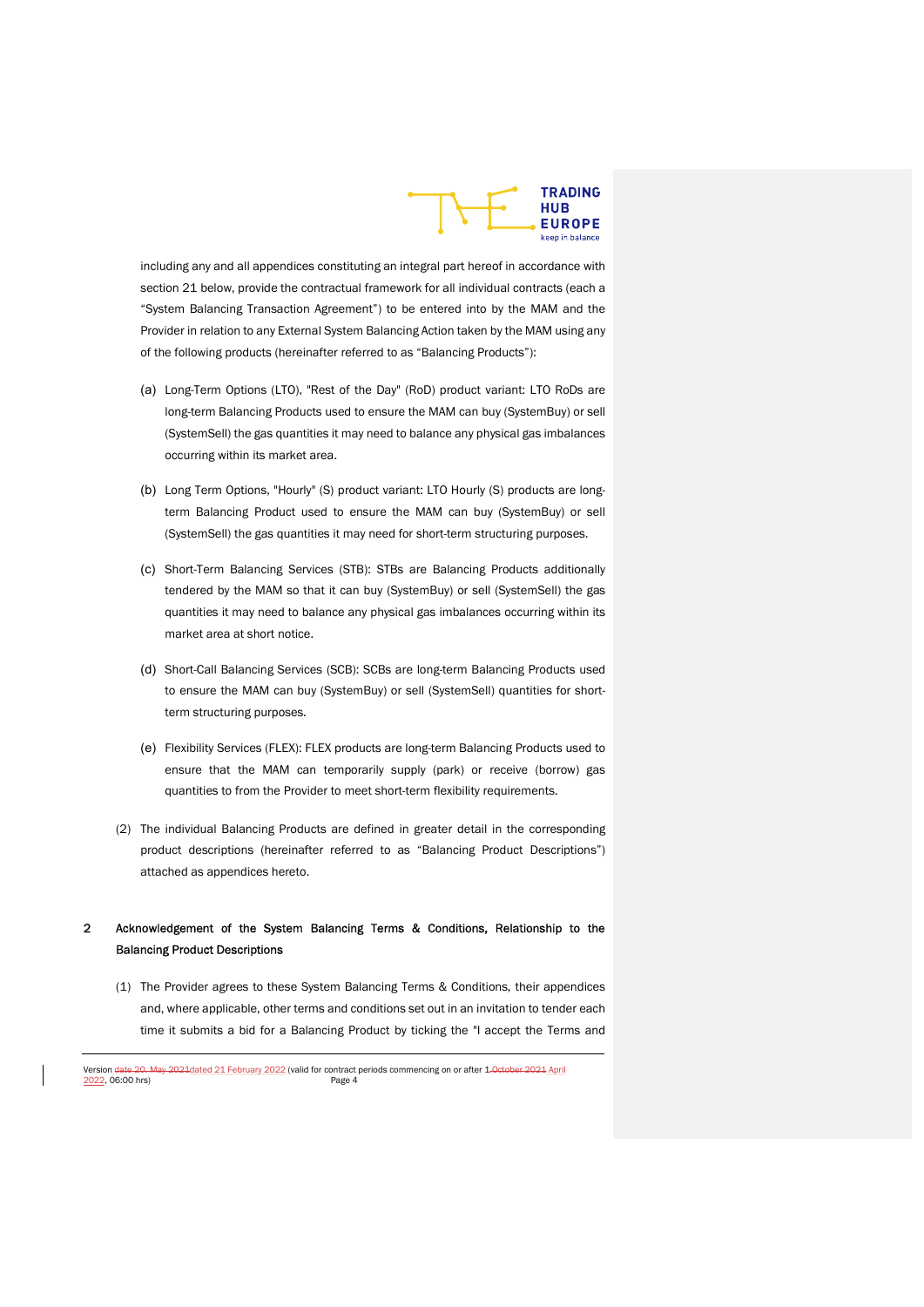

Conditions" box provided for this purpose in the bidding screen of the MAM's Bidding Platform<sup>1</sup>. The aforementioned contractual terms and conditions, as amended are available on the MAM website2.

- (2) Full and unconditional acceptance of the Terms & Conditions pursuant to paragraph (1) is a prerequisite participation in the tendering process.
- (3) In the event of any discrepancy between any Balancing Product Description and these System Balancing Terms & Conditions, the provisions set out in the Balancing Product Description as modified from time to time shall prevail. In the event of any discrepancy between these System Balancing Terms & Conditions and the Prequalification Rules, these System Balancing Terms & Conditions shall prevail.

#### 3 General Rules Governing the Tendering Process

- (1) The System Balancing Transaction Agreements pursuant to section 1 above shall be concluded via a tendering process.
- (2) Invitations to tender may be issued by the MAM for each gas quality or for a generally defined balancing zone ("Balancing Zone") or balancing sector ("Balancing Sector") within a Balancing Zone defined for specific tenders (hereinafter the terms Balancing Zone and Balancing Sector are collectively referred to as "Balancing Zone or Sector"). An overview of the relevant physical entry and exit points including their affiliation to the gas qualities and Balancing Zones is available on the MAM's website. If an invitation to tender relates to a Balancing Sector, the MAM will communicate this fact together with the physical entry and/or exit points in said Balancing Sector when announcing the tender. A Balancing Sector may also have only one single physical entry or exit point.
- (3) The subject matter of the tendering process is the conclusion of individual System Balancing Transaction Agreements for the tendered Balancing Product between the Provider and the MAM for the purpose of enabling the MA to take external system balancing actions. The individual System Balancing Transaction Agreement consists of the tender all bids (lots) submitted by the Provider in response to a specific invitation to tender for the same product variant, the same call direction and the same balancing

<sup>1</sup> So-called Balancing Services Portal, (https://www.tradinghub.eu/en-gb/Portals/BSP) 2 www.tradinghub.eu

Version date 20. May 2021 dated 21 February 2022 (valid for contract periods commencing on or after 1. October 2021 April<br>2022, 06:00 hrs) <u>2022</u>, 06:00 hrs)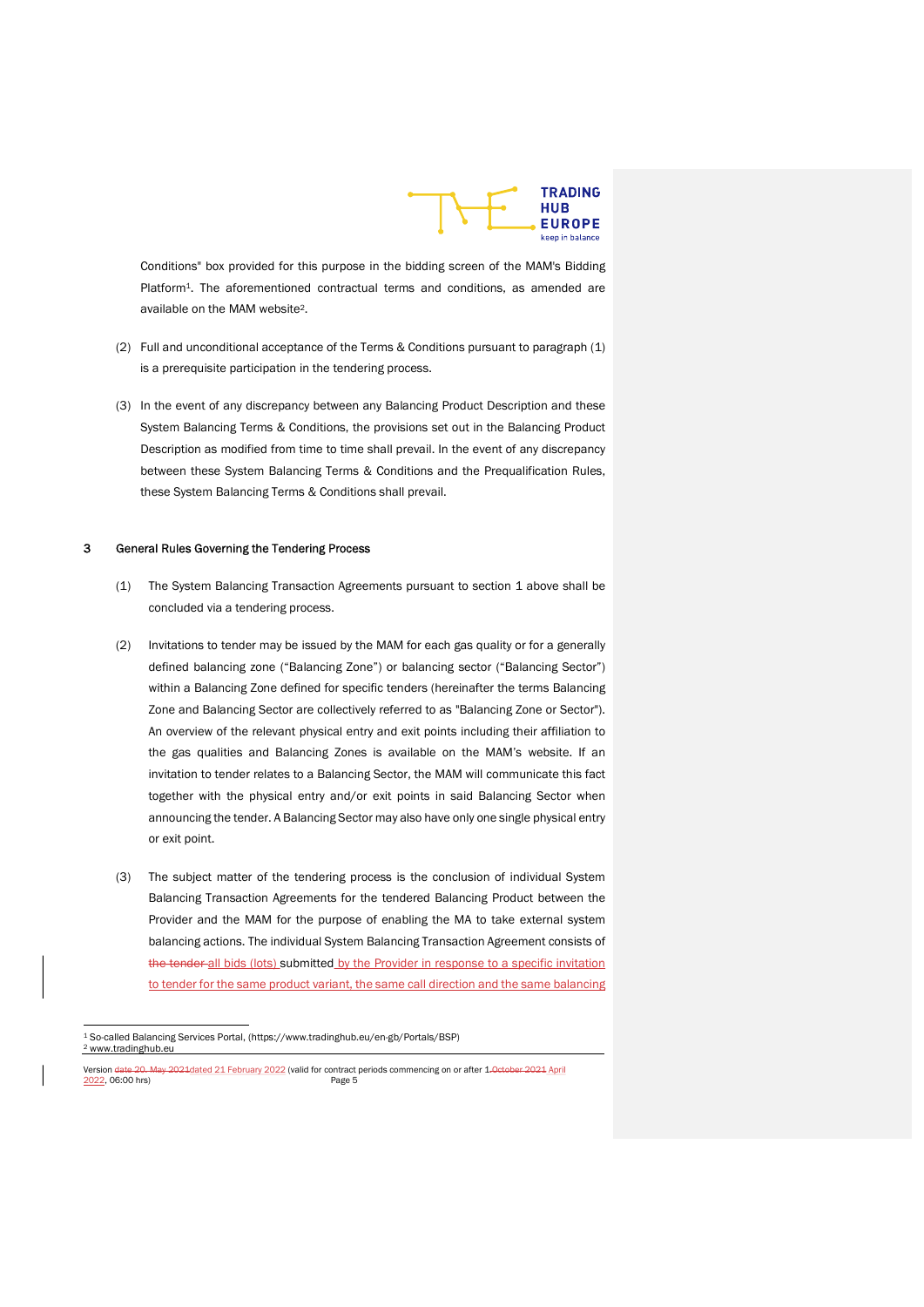

energy zone or sector and accepted by the MAM, the tender condition, these System Balancing Terms & Conditions and the respective Balancing Product description.

- (4) Invitations to tender for Balancing Products are published on the MAM's website and conducted via the MAM's Bidding Platform. The Provider shall submit bids for the Balancing Product described in the invitation to tender and, if a System Balancing Transaction Agreement is concluded with the MAM upon acceptance of the bidbids summarised in accordance with section 3 (3) hereinabove, shall be obliged to perform the relevant services in accordance with said Balancing Product.
- (5) The tendering process for long-term Balancing Products shall be governed by the following provisions:
	- (a) The term of the System Balancing Transaction Agreement, i.e. the period in which the Provider must ensure performance of the System Balancing Transaction Agreement for the relevant Balancing Product ("Contract Period"), is usually a weekly, monthly, quarterly, half-yearly or yearly period. Periods of less than a week, month, quarter, half-year and/or year can also be agreed in individual cases. The relevant Contract Period will be published as part of the invitation to tender. It shall in each case commence at the beginning of the first gas day of the period specified as the Contract Period in the invitation to tender (6:00 a.m. on the first calendar day of the period) and end at the end of the last gas day of the specified period (6:00 a.m. on the calendar day following the last calendar day of the period).
	- (b) The bidding period ("Bidding Period"), i.e. the period during which the Provider may submit bids for a tendered Balancing Product, shall be at least ten (10) business days3. The Bidding Period applicable to a tender shall be announced by the MAM on its website at least one (1) week prior to its commencement.
	- (c) The MAM may, in justified exceptional cases and in derogation of sub-paragraphs (a) and/or (b) above, issue a special invitation to tender. A justified exceptional case shall be deemed to exit in particular if the MAM identifies a demand for a Balancing Product which cannot be met or can no longer be met in time if the requirements set out in sub-paragraphs (a) and (b) above are complied with, or if an identified demand could not be met or not be met in full by a previous invitation

<sup>&</sup>lt;sup>3</sup> For the purposes of these System Balancing Terms & Conditions, "business day" means any day between and including<br>Monday to Friday, with the exception of public holidays and the 24th and 31st of December; in this conte observed in any German federal state is regarded as a public holiday.

Version date 20. May 2021 dated 21 February 2022 (valid for contract periods commencing on or after 1. October 2021 April<br>2022, 06:00 hrs) <u>2022</u>, 06:00 hrs)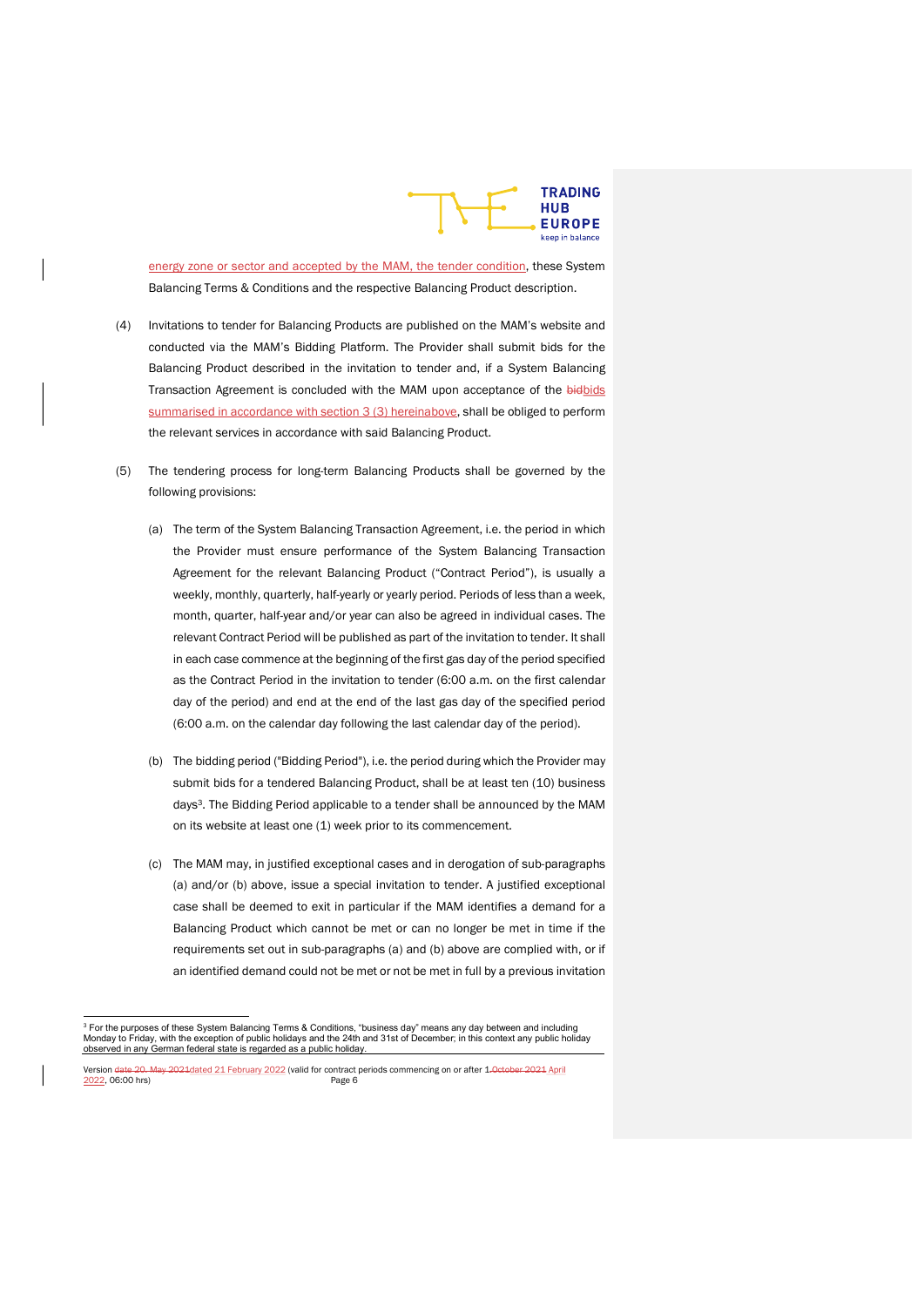

to tender. In all other respects, the provisions of these System Balancing Terms & Conditions shall apply mutatis mutandis to any special invitation to tender.

(6) For short-term Balancing Products, the MAM will, where required, invite Providers at short notice to supply and/or receive gas quantities during a period of the current gas day described in more detail in the invitation to tender and/or for the following gas day on the Bidding Platform. All Providers will be informed by e-mail about such an invitation to tender and be provided with more detailed information on the actual balancing requirements. (call for bids).

# 4 Submission of Bid

- (1) Bids for a Balancing Product put out to tender shall always be issued via the Bidding Platform.
- (2) All bids shall be submitted in accordance with the terms of the invitation to tender published by the MAM and must containshall meet the information requestedrequirements detailed in the relevant Balancing Product description.
- (3) The Provider is entitled to submit several bids for the tendered Balancing Product.
- (4) All bids must be correct, complete and not be subject to any conditions or reservations. A bid will be deemed to be complete if it contains all the information to be specified under the provisions set out in the relevant invitation to tender and the applicable Balancing Product Description. The Provider shall be fully and solely responsible for the correctness and completeness of any and all information specified in a bid. Any bid which is not in accordance with the requirements set out in the relevant invitation to tender or the applicable Balancing Product Description, or which is subject to a condition or reservation, or is incomplete or unclear, will not be accepted by the MAM.
- (5) When a bid is posted on the Bidding Platform, it is given a time stamp of receipt which is subsequently taken into account in the acceptance of bids in accordance with section 5 (2).
- (6) Bids submitted for a long-term Balancing Product may be amended or withdrawn until the end of the respective bidding period. Any such amendment or withdrawal shall made via the Bidding Platform. When the bidding period has ended, the bid will be binding. In the case of tenders for short-term Balancing Products, the Provider may only withdraw

Version date 20. May 2021 dated 21 February 2022 (valid for contract periods commencing on or after 1. October 2021 April<br>
Page 7 <u>2022</u>, 06:00 hrs)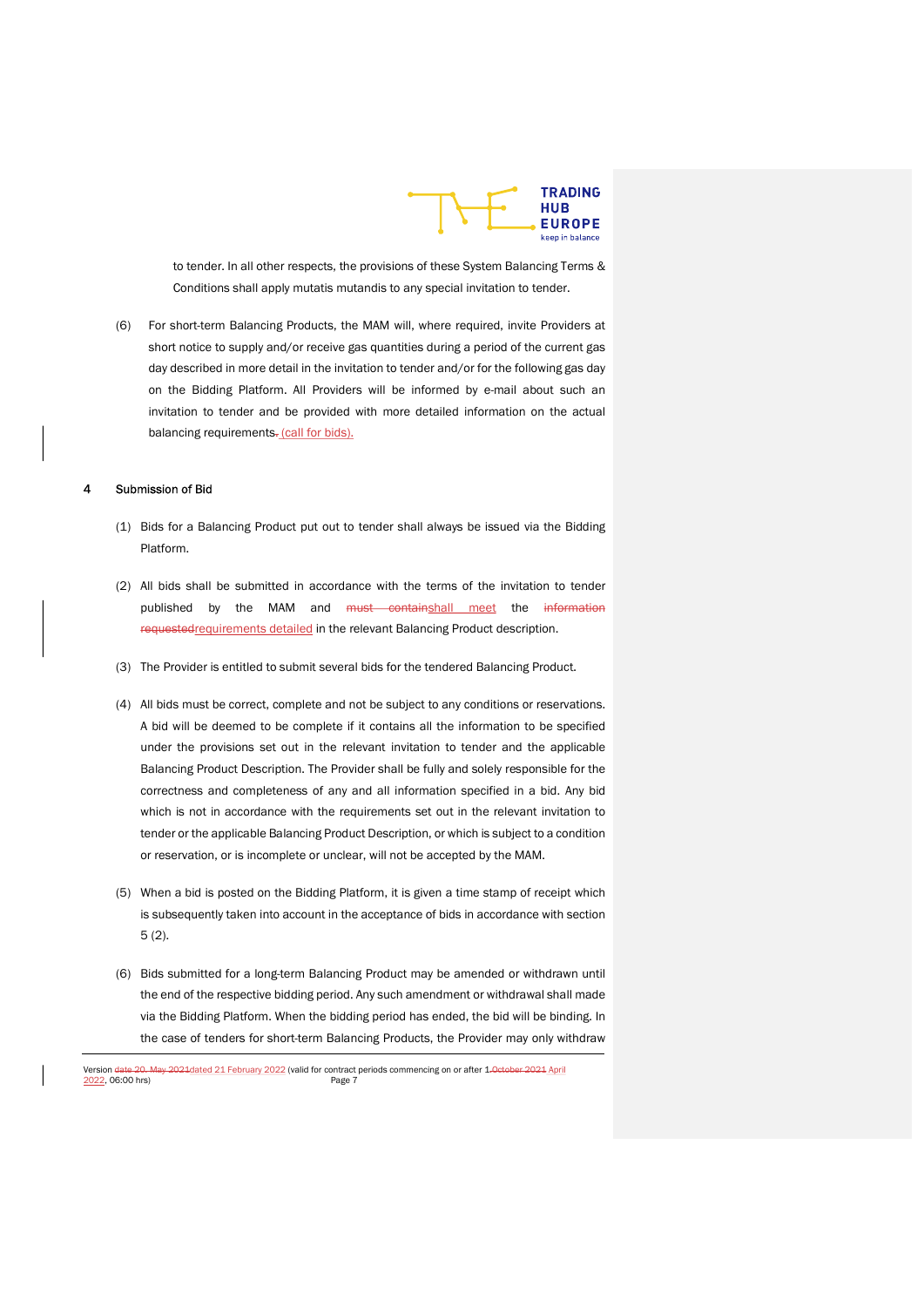

its bid if it has not already been accepted by the MAM. Once the bid has been accepted by the MAM it can no longer be withdrawn. Any withdrawal of bids for short-term Balancing Products shall also be made via the Bidding Platform.

- (7) During any period of unavailability of the Bidding Platform, the Provider may submit bids by completing and signing a form and sending it to the e-mail address of the MAM's dispatching centre and may amend or withdraw such bids subject to the conditions set out in clause (6) above. Both the email address and the 24/7 hotline of the dispatching centre are published on the MAM's website.
- (8) All costs incurred by the Provider in connection with the submission of its bid shall be borne by the Provider.

#### 5 Acceptance of Bids and Contract Award

- (1) As a rule, all bids will be examined from a cost efficiency perspective, taking into account the balancing requirements of the relevant tender.
- (2) For this purpose, the bids received for each gas quality or Balancing Zone or Sector put out to tender and – where relevant – for each call direction will be ranked according to their costs, starting with the lowest-cost bid. The costs relevant for the ranking as well as the way in which they are determined are detailed in the relevant Balancing Product description. Where costs are the same, bids submitted earlier will be considered before bids submitted later.
- (3) The MAM will then accept the most cost-effective bids in each case until the tendered demand has been met in full. Further details and any ancillary conditions governing bid acceptance are set out in the relevant Balancing Product description. and the terms of the relevant invitation to tender.
- (4) The MAM may deviate from the principles set out herein or in the relevant Balancing Product description to the extent necessary for reasons of network safety or network stability.
- (5) In the case of long-term Balancing Products, acceptance by the MAM of a bid made by the Provider shall constitute a contract between the Provider and the MAM for the Balancing Product pursuant to section 3 (3) offered by the Provider for the relevant Contract Period. The MAM will confirm its acceptance of a bid by e-mail to the Provider.

Version date 20. May 2021 dated 21 February 2022 (valid for contract periods commencing on or after 1. October 2021 April<br>2022, 06:00 hrs) Page 8 <u>2022</u>, 06:00 hrs)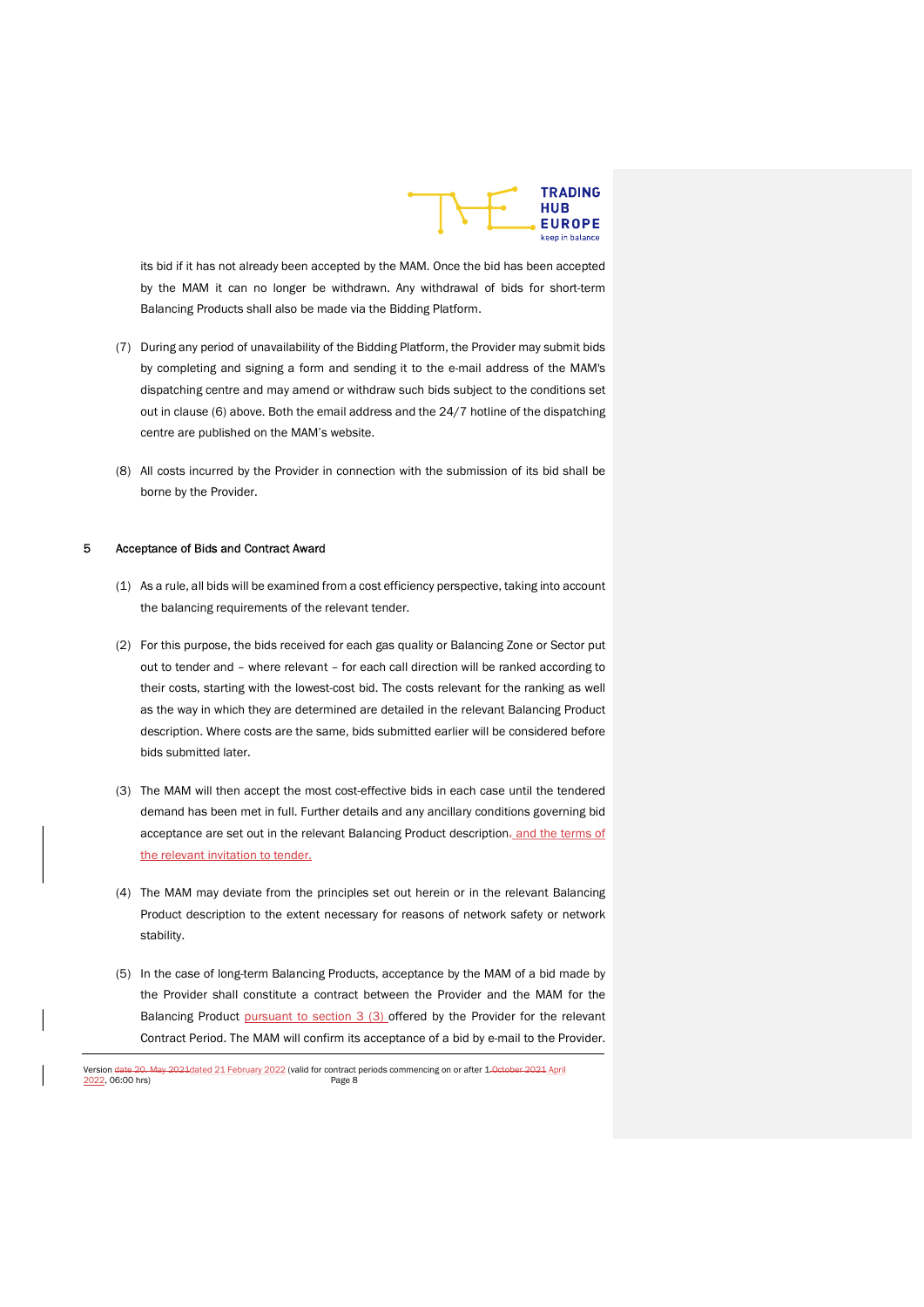

Said e-mail will contain the exact reference numbers of all of the Provider's bids that have been accepted by the MAM. The Provider shall acknowledge receipt of each such email immediately by sending a confirmation email to the MAM's sender address. This confirmation is required for verification purposes only and does not affect the validity of the System Balancing Transaction Agreement concerned. Providers whose bids have not been accepted by the MAM will also receive notice by email informing them of the bids that have not been accepted. Providers will not be required to confirm receipt of any such email by the MAM. If a System Balancing Transaction Agreement has been concluded between the MAM and the Provider in accordance with the above provisions, the MAM may call for the contracted service to be provided in accordance with the relevant Balancing Product description and in accordance with the provisions in Section 6.

- (6) For short-term Balancing Products, the System Balancing Transaction Agreement will be created by the MAM's call pursuant to section 6 below.
- (7) The Provider shall not be entitled to demand acceptance of one bid or all of the bids by the MAM.

# 6 Call Orders

(1) The MAM shall maintain separate merit order lists (MOLs) for each gas day and each balancing criterion for the supply (SystemBuy or Borrowing) and receipt (SystemSell or Parking) of gas quantities by the Providers. In each case, the bids<sup>4</sup> that are equally suitable for addressing the relevant system imbalance are combined into an MOL, taking into account the required lead time and the required delivery/offtake location. The lead time is the maximum period of time allowed between the call order and the start of the actual technical delivery or offtake of the called gas quantities under network aspects. Bids with a lead time exceeding the maximum allowable lead time will not be considered. In order to take account of the required delivery/offtake location, the MAM may, in the case of a quality-specific balancing requirements, disregard all bids that do not meet the required gas quality. If the system imbalance is locally limited, the MAM may disregard bids that relate to a different Balancing Zone or Sector than the one in which the system imbalance has occurred.

<sup>4</sup> In the context of section 6, "bids" shall mean both the bids already contracted for long-term Balancing Products and the bids submitted in the case of short-term Balancing Products.

Version <del>date 20. May 2021</del>dated 21 February 2022 (valid for contract periods commencing on or after 1<del>.0etober 2021</del> April (2021)<br>2022, 06:00 hrs)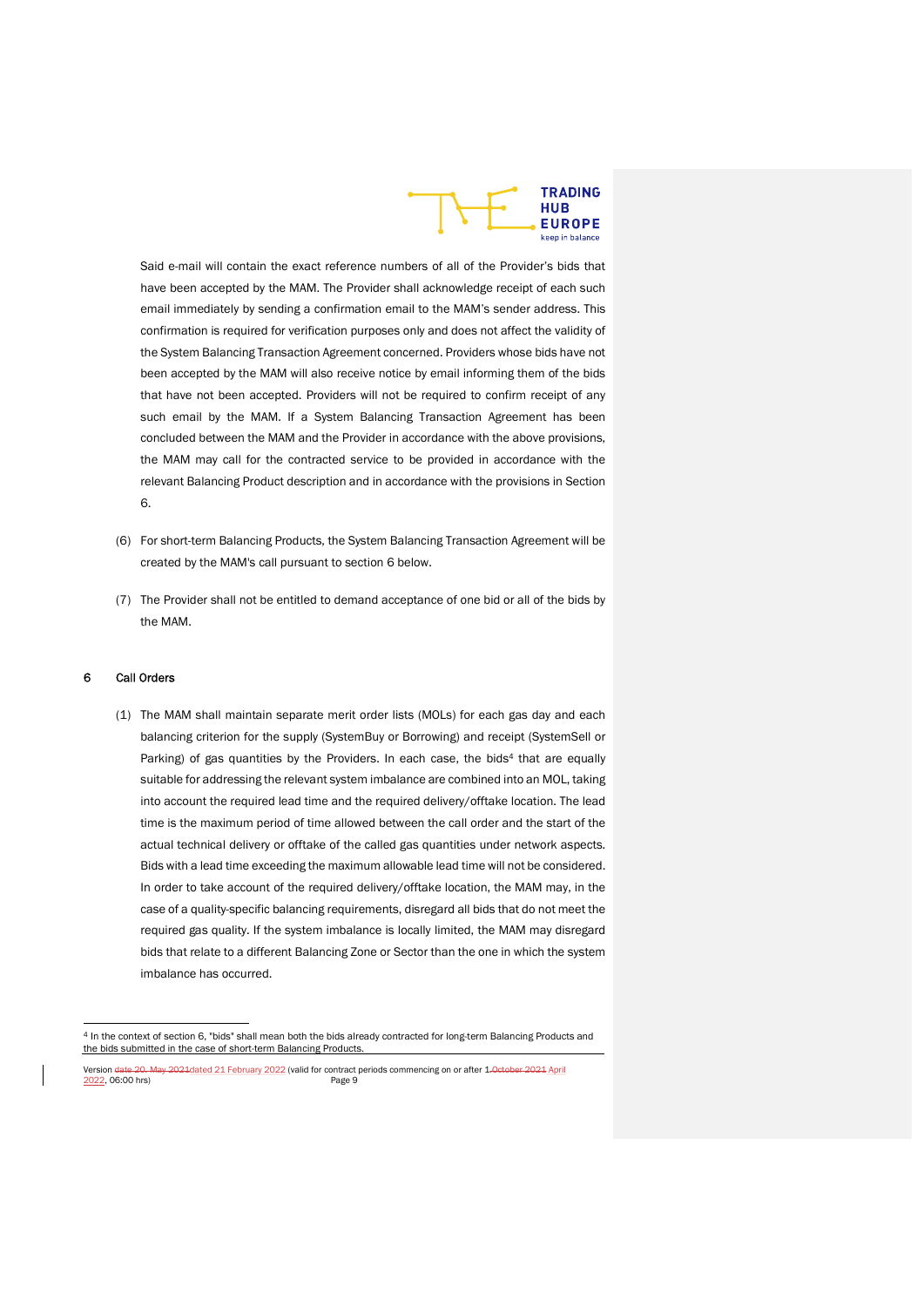

- (2) Within a merit order list (MOL), the bids will always be ranked according to their commodity charge, i.e. SystemBuy or borrowed quantities will be ranked from the lowest to the highest commodity charge and SystemSell or parked quantities will be ranked from the highest to the lowest commodity charge. Where commodity charges are the same, bids submitted earlier will be considered before bids submitted later.
- (3) The MAM will issue its first call order for the bid ranked first on the MOL, then the second bid, etc., until the system balance has either been restored or there are no further bids.
- (4) According to the GaBi Gas 2.0 ruling, bids for MOL 1 and MOL 2 Balancing Products traded on the exchange will be given priority. The Balancing Products pursuant to section 1 are all classed as MOL 4 products and are therefore  $\frac{9 \text{H}}{1 \text{H}}$  who there are no more bids for MOL 1 and MOL 2 Balancing Products or if these are not suitable for restoring system balance.
- (5) Bids may only be called for the full lot size agreed. Partial calls are not permitted.
- (6) As a rule, call orders for SystemBuy quantities will be placed in such a way that not only the system balance is restored but that the total costs incurred in connection with the call order are kept to a minimum. If the bids to be called according to the MOL exceed the existing imbalance because of the size of the available lot, the MAM may instead issue call orders for a combination of bids that will at least meet the balancing requirement while resulting in the lowest total costs (total costs of call order in EUR). Exceptions are possible if, for network-related reasons, meeting the balancing requirements as accurately as possible has priority over achieving the lowest total costs. If there is a SystemSell balancing requirement, the bids that meet the maximum requirement calculated will be called with a view to optimising revenue. The MAM may exceed the SystemSell balancing gas quantities to the extent permissible for networkrelated reasons.
- (7) The MAM may always deviate from the sequence of calls defined by the MOL if this is necessary for reasons of network safety or network stability.
- (8) The exact terms and conditions governing the operational aspects of a call for a Balancing Product as well as the Provider's performance obligations in the event of such a call are governed by the provisions of the respective Balancing Product description as amended.
- (9) The Provider shall not be entitled to demand that the MAM place a call order for any gas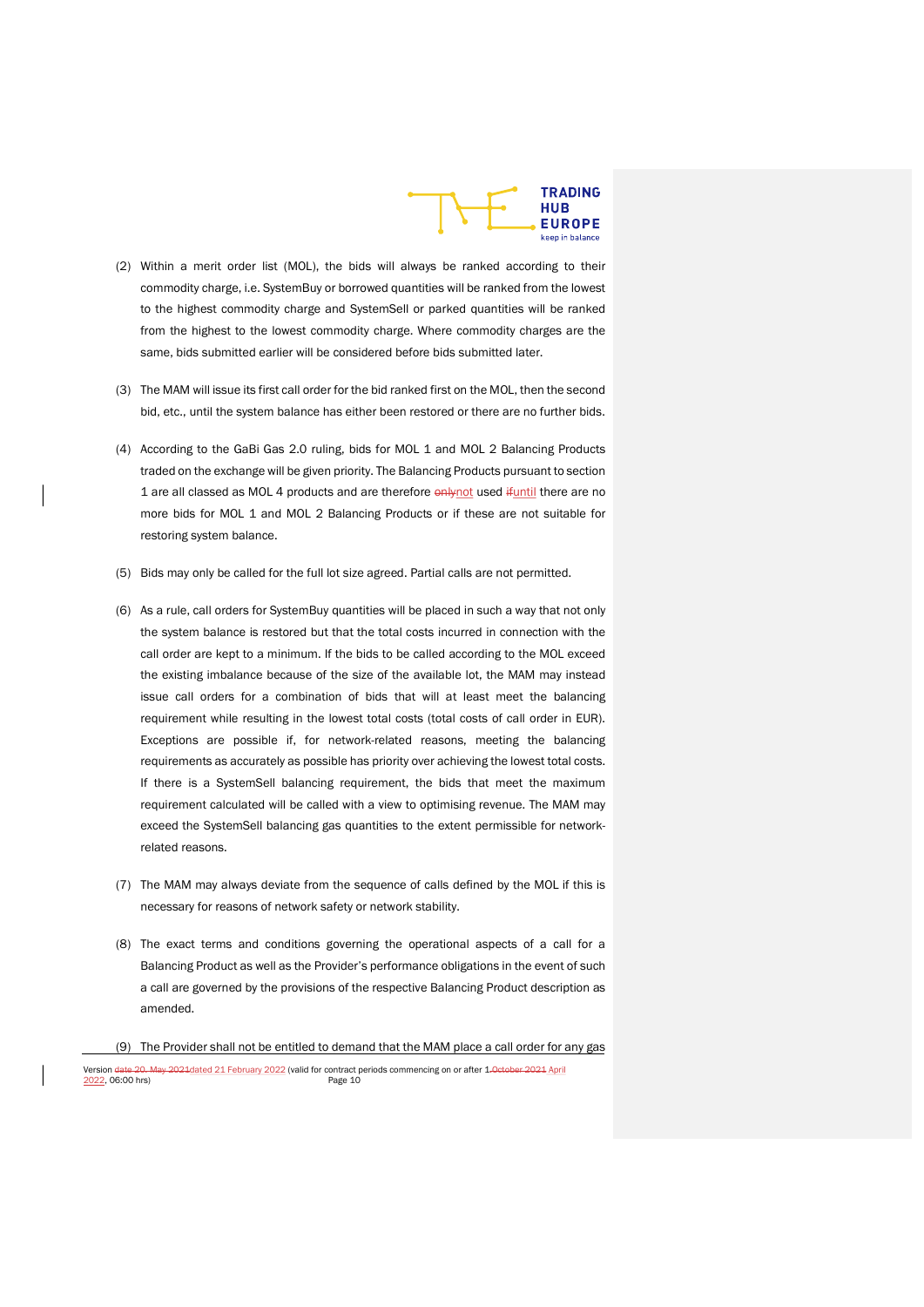

quantities.

# 7 Notice Obligations

If the Provider is unable to perform any of its obligations arising under or in connection with any System Balancing Transaction Agreement, or is restricted in its ability to do so, it shall notify the MAM thereof without undue delay irrespective of the causes underlying such inability or restriction. The Provider shall first notify the MAM by telephone on the 24/7 hotline of the MAM's dispatching centre and subsequently by e-mail to the MAM's dispatching centre. Such notification shall not release the Provider from its contractual obligations.

# 8 Charges and Invoicing

- (1) For all gas quantities supplied (SystemBuy or Borrowing) and/or received (SystemSell or Parking) under a System Balancing Transaction Agreement, the fee agreed in each case (hereinafter referred to as "Call Fee") shall be paid in accordance with the rules set out below whenever a call order is issued.
- (2) The Call Fee for calls made in respect of the LTO, STB and SCB Balancing Products shall be calculated by multiplying the called gas quantity in MWh by the commodity charge in EUR per MWh agreed in the relevant System Balancing Transaction Agreement.as agreed. The Call Fee for calls made in respect of the FLEX Balancing Product shall be calculated on the basis of the commodity charge agreed in the relevant System Balancing Transaction Agreementas agreed and the agreed calculation method as described in more detail in the relevant Balancing Product description as amended.
- (3) If on any gas day gas was supplied or received between the MAM and a Provider under more than one System Balancing Transaction Agreement, the MAM may aggregate all Call Fees pursuant to sections section  $8(1)$  and  $(2)$  above and show them as a single item.
- (4) All-The invoice for Call Fees payable between the MAM and the Provider (hereinafter referred to individually as "party" or collectively as "parties") shall be invoiced on a monthly basis; immediately after the end of each gas month during which gas was supplied or receivedmade out by either party, the MAM at the MAM shall raise an invoice

Version date 20. May 2021 dated 21 February 2022 (valid for contract periods commencing on or after 1. October 2021 April<br>2022, 06:00 hrs) <u>2022</u>, 06:00 hrs)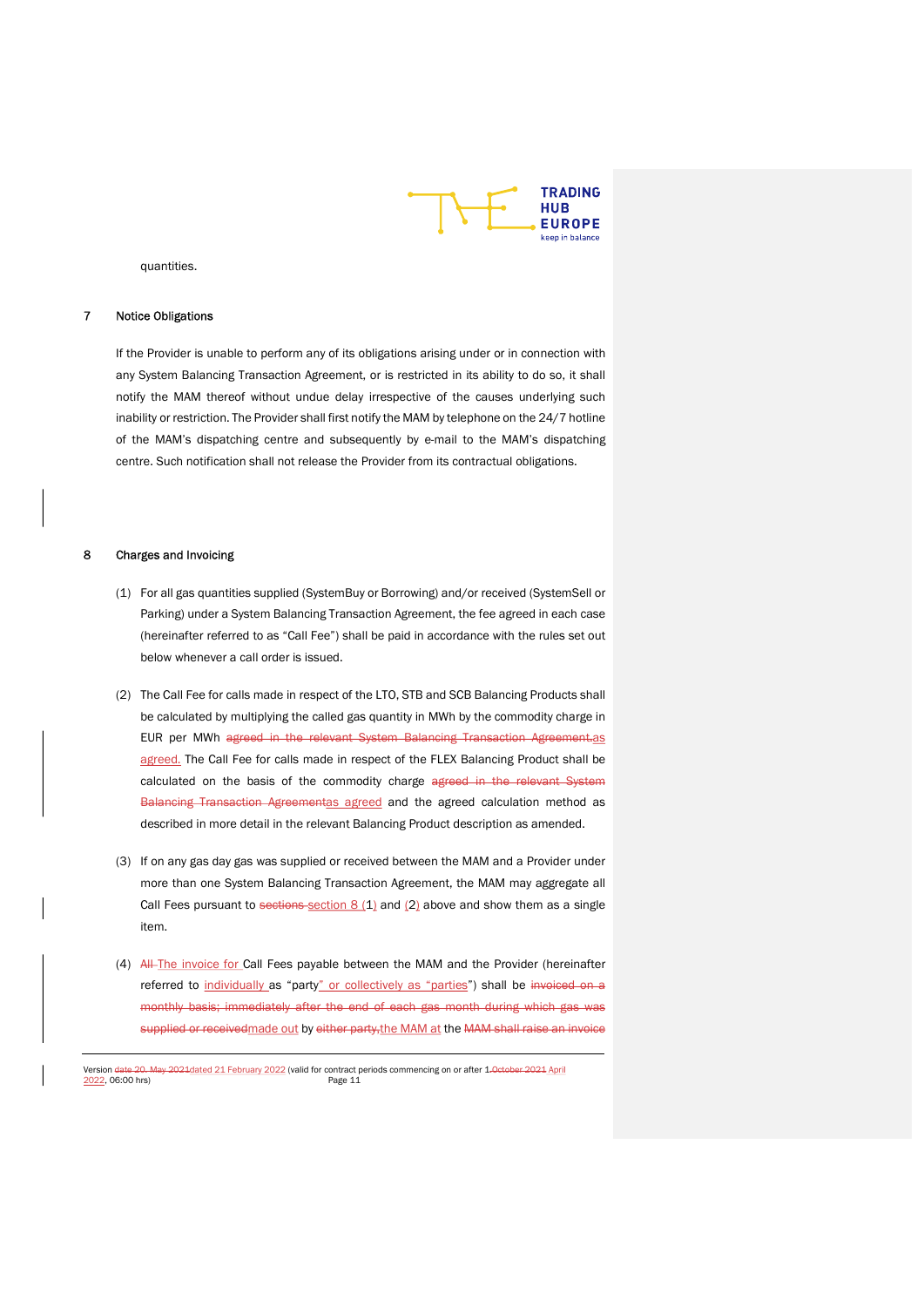

time "M+2M"for all gas days of the relevant gas month to be invoiced and submit such invoice shall be submitted to the Provider by email. "M+2M" means two (2) calendar months after the end of the gas month to be invoiced. All payments to be made by either party to the other party shall be effected within thirty (30ten (10) business days following the end of the relevant delivery monthinvoice receipt.

- (5) Where payment of a capacity priceCapacity Charge has been agreed between the parties, the capacity price Capacity Charge payable in each case will be as agreed under the relevant System Balancing Transaction Agreement. After the end of the last month of the The MAM shall send a separate invoice for such Capacity Charge to the Provider no later than 15 calendar days after the end of the Contract Period agreed for any Balancing Product in respect of which payment of a capacity priceCapacity Charge has been agreed, the MAM shall send a separate invoice for such capacity price to the Provider, which. Said invoice shall be payable within thirty (30) business days following the end of the last month of the Contract Period.
- (6(6) If the MAM finds that the Provider has not fulfilled all or part of its obligations under the relevant System Balancing Transaction Agreement, the MAM shall pay the Capacity Charge in accordance with section 8 (5) hereinabove or, in the case of the provision of gas quantities (System Buy or Borrowing), the Call Fee in accordance with section 8 (2) hereinabove only to the extent that the Provider has actually delivered on its obligations toward the MAM. For this purpose, the MAM shall reduce the Capacity Charge or the Call Fee proportionately and invoice the reduced amount.

The provisions on the contractual penalty in the respective product description shall remain unaffected by a reduction in accordance with this clause.

- (7) Any contractual penalties levied by the MAM under a System Balancing Transaction Agreement, as well as the contractual penalty under section 12, shall be due ten (10) business days after receipt of the invoice in each case.
- $(78)$  Any and all applicable taxes and/or other public charges will be added to each invoice by the MAM, with all applicable taxes and/or other public charges to be determined and shown separately.
- (89) All payments shall be made by the agreed due dates using a fixed value date. A payment will only be deemed to have been made in due time if the amount payable has been credited to the account of the receiving party specified by the receiving party by the

Version date 20. May 2021 dated 21 February 2022 (valid for contract periods commencing on or after 1. October 2021 April<br>2022, 06:00 hrs) 2022, 06:00 hrs)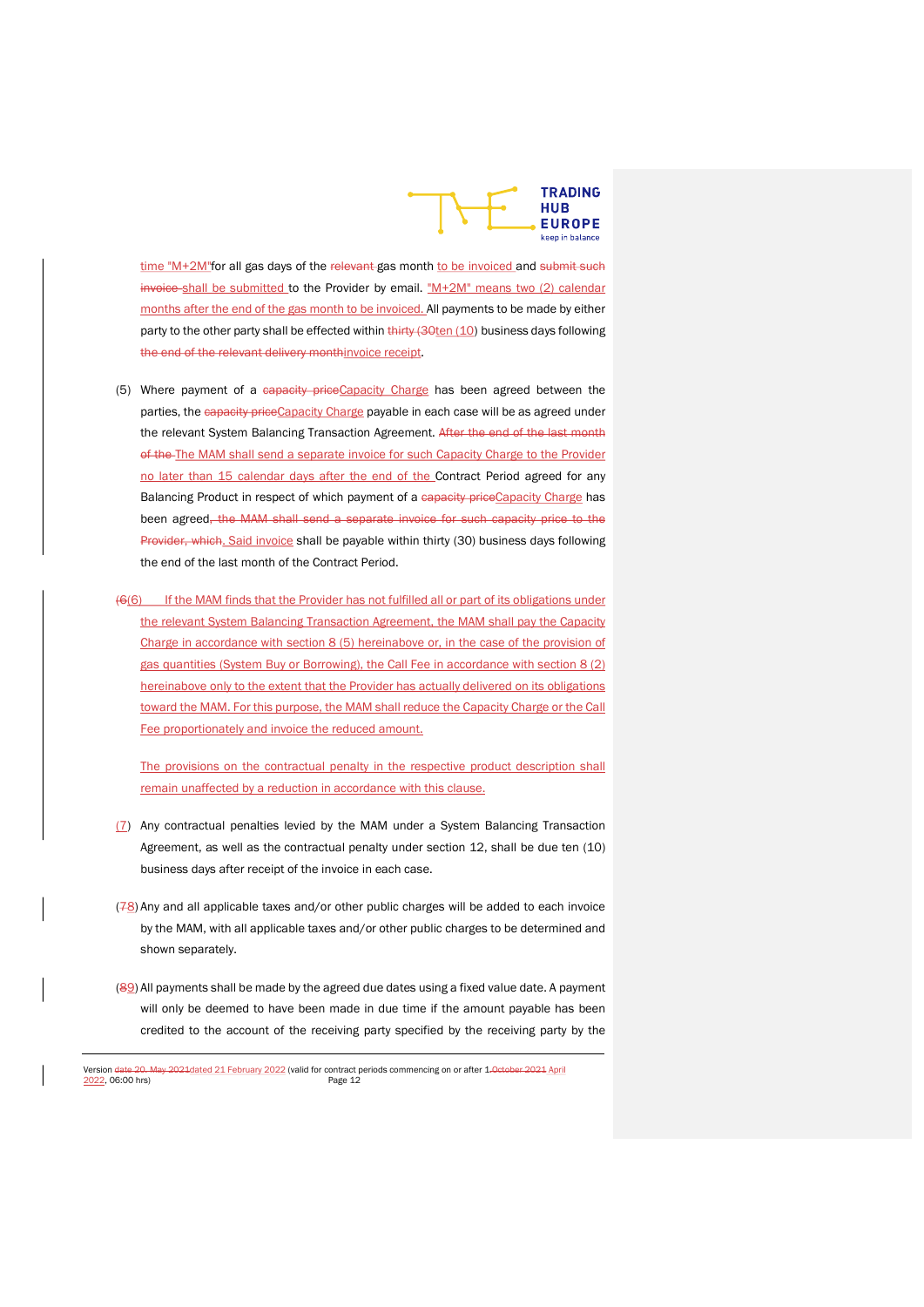

stated due date.

#### Confidentiality

- (1) The parties shall treat as confidential all provisions set out in each System Balancing Transaction Agreement as well as all information and data in whatsoever form they obtain in connection with the performance of such System Balancing Transaction Agreement (hereinafter referred to as "Confidential Information"), and must not disclose such Confidential Information or make it available to any third party without the prior written consent of the party affected. Each party hereby undertakes to use any Confidential Information solely for the purpose of performing the aforementioned contracts.
- (2) Each party shall be entitled to disclose any Confidential Information it has obtained from the other party without the written consent of the other party:
	- (a) to an affiliated entity within the meaning of section 15 of the German Joint Stock Corporation Act (Aktiengesetz), provided that such entity is subject to an equivalent confidentiality requirement,
	- (b) to its employees, boards, representatives, consultants, shareholders, banks and insurers where and to the extent that disclosure is required to ensure the proper performance of the relevant contractual obligations, and provided that such persons or entities have undertaken to keep such Confidential Information confidential or are subject to a statutory professional confidentiality requirement in respect of such Confidential Information; and/or
	- (c) to the extent that such Confidential Information
		- (aa) was legitimately known to the receiving party prior to receiving such Confidential Information from the other party,
		- (bb) was already in the public domain or becomes publicly available other than through an act or omission of the receiving party; and/or
		- (cc) must be disclosed by the disclosing party under any statutory provision or a court or official order or a request received from a regulatory authority.
- (3) The confidentiality requirement set out herein shall expire two (2) years after the term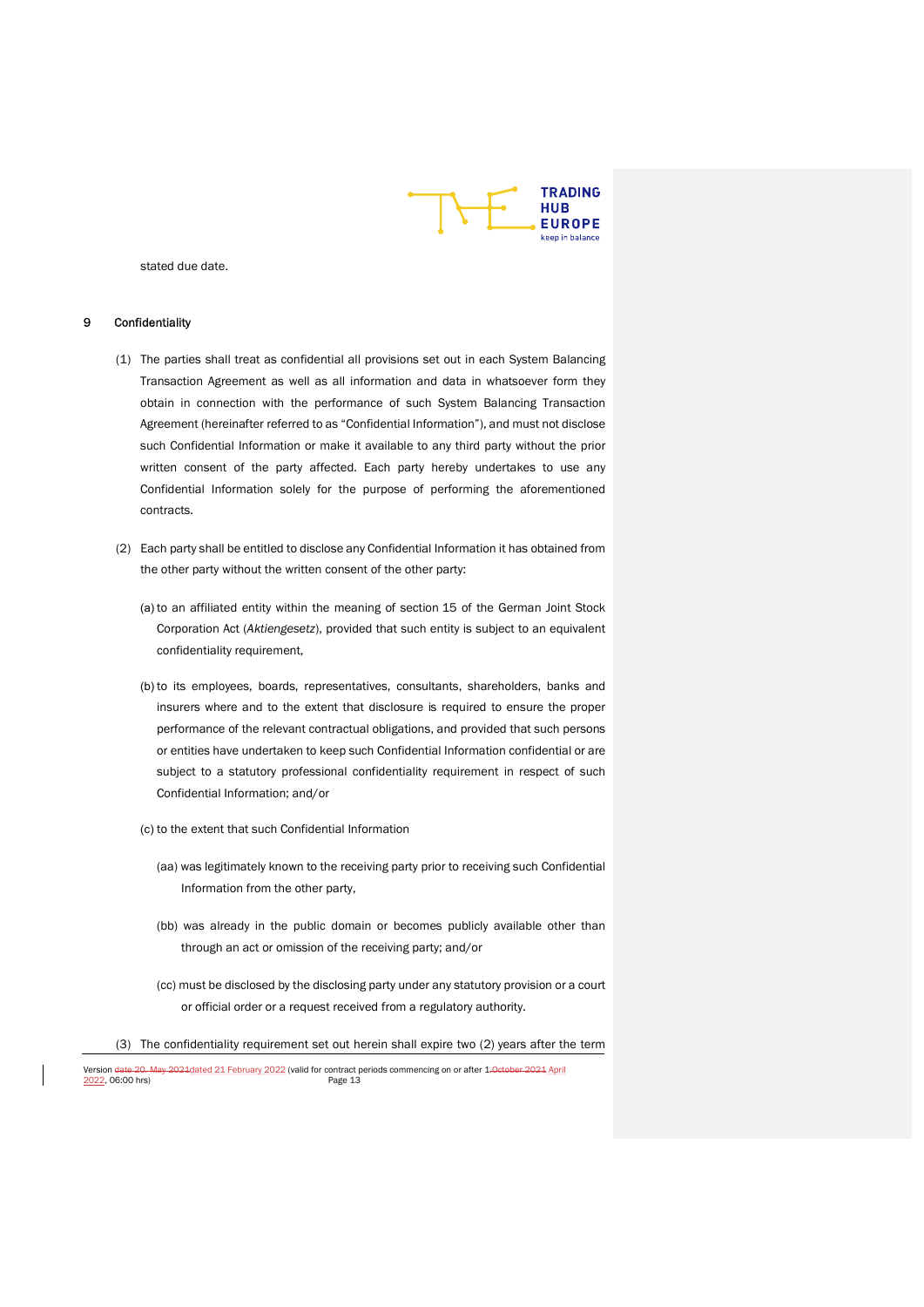

of the relevant System Balancing Transaction Agreement ends.

# 10 Data Protection

- $(1)$  As part of its commitment to quality, the MAM undertakes to handle all personal data of the users in a responsible manner-and ensure compliance with the Federal Data Protection Act (Bundesdatenschutzgesetz) and the General Data Protection Regulation (GDPR), as amended from time to time. The MAM will collect, process and use the personal data provided by the users under these System Balancing Terms & Conditions and its appendices only to the extent permitted by law for required the purposes of these System Balancing Terms & Conditions and their appendices<sub>z</sub> and permitted by law (Section 6 et seq. GDPR). The MAM will only process or use of the data provided by users for other purposes where the user has given its express consent or if the MAM is legally obliged to do so. Further information on data protection is contained in the MAM's data protection declaration (provided on its website).
- (2) The parties undertake to observe the relevant provisions of the applicable data protection laws and to protect the data collected and stored as part of the performance of the contract against access by unauthorised third parties.

# 11 Force Majeure

- (1) Either party shall be released from its contractual obligations where and to the extent that it is prevented from performing such obligations due to an event of force majeure ("Event of Force Majeure") as defined in paragraph (2) below. To the extent and for such time as that party is prevented from performing its obligations due to an Event of Force Majeure, the other party shall be released from its corresponding obligations.
- (2) For the purposes of this contract, an Event of Force Majeure means any unforeseeable external circumstance which the party affected could not have been expected to prevent or could not have prevented in good time even by applying reasonable care and taking such measures as would have been technically feasible and commercially reasonable. Such events include, without limitation, natural disasters, terrorist attacks, power failures, telecommunications failures, strikes, lawful lockouts, legal requirements and government, court or official orders (regardless of their legality).
- (3) The party affected in each case shall notify the other party without undue delay, stating

Version date 20. May 2021 dated 21 February 2022 (valid for contract periods commencing on or after 1. October 2021 April<br>2022, 06:00 hrs) <u>2022</u>, 06:00 hrs)

Formatiert: Einzug: Links: 1 cm, Hängend: 0,75 cm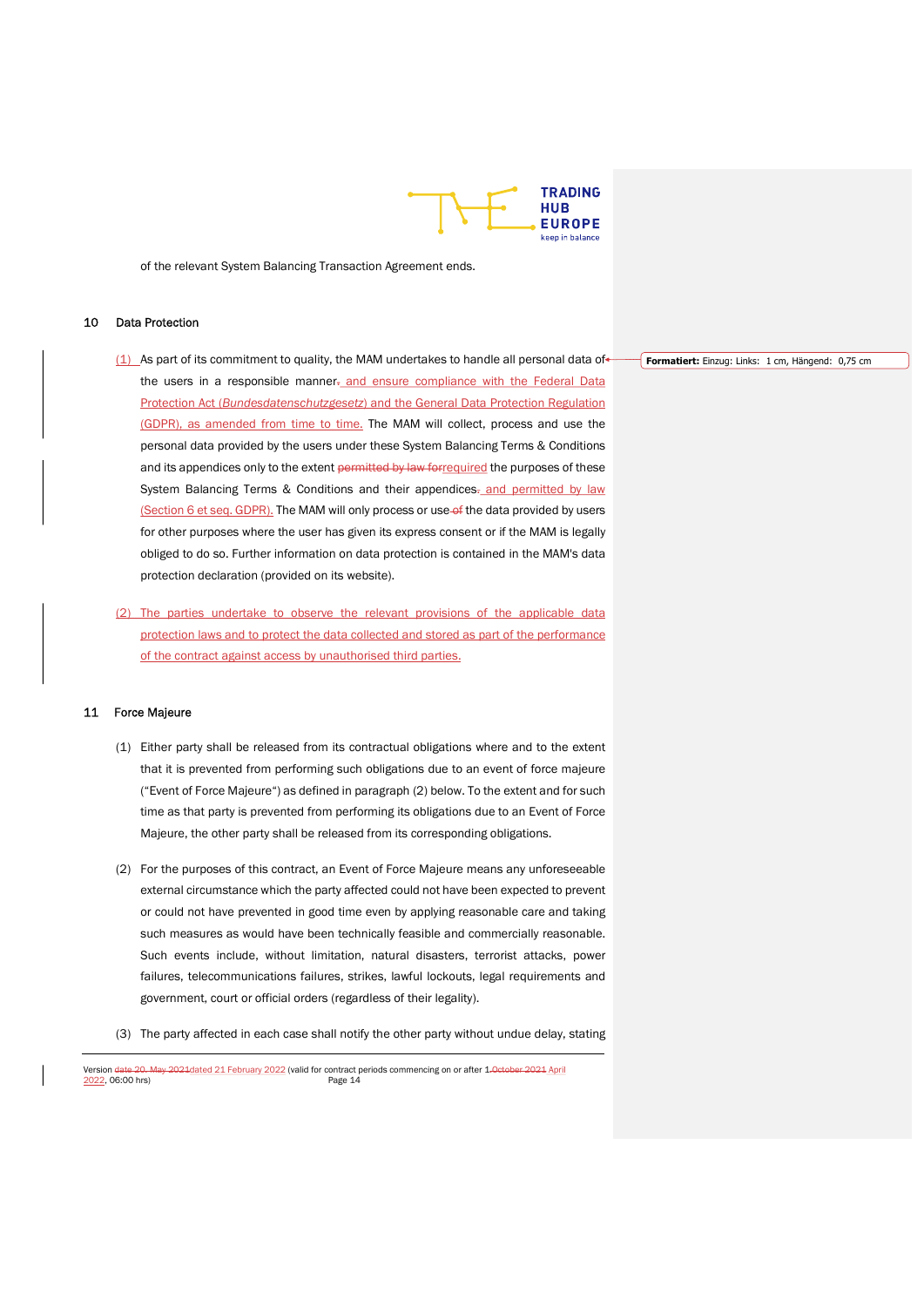

the reasons for the occurrence of the Event of Force Majeure and its expected duration. In any such case, the party affected shall make an effort to take all technically feasible and commercially reasonable steps to resume the performance of its obligations as soon as possible.

- (4) Where a party makes use of services by a third party to perform its contractual obligations, an event that would constitute an Event of Force Majeure for that third party as defined in paragraph (2) above shall also constitute an Event of Force Majeure for that party.
- (5) Where possible, the MAM and the Provider shall cooperate to remedy any errors or disturbances.

#### 12 Prohibition of Misuse of Contract for Inappropriate Arbitrage Purposes

- (1) The Provider shall not misuse any contract between the parties with a view to gaining any inappropriate arbitrage profits. Without limitation, misuse of a contract for the purpose of gaining inappropriate arbitrage profits will be deemed to be given
	- (a) where the Provider intentionally causes imbalances under any Balancing Group Contract made between the Provider and the MAM with a view to gaining arbitrage profits by simultaneously supplying (SystemBuy or Borrowing) and/or receiving (SystemSell or Parking) gas under any System Balancing Transaction Agreement the Provider has entered into with the MAM, or
	- (b) where the Provider has deliberately caused quality-specific imbalances under any Balancing Group Contract made between the Provider and the MAM with a view to gaining arbitrage profits by exploiting this circumstance by simultaneously supplying (SystemBuy or Borrowing) and/or receiving (SystemSell or Parking) gas under any System Balancing Transaction Agreement.
- (2) If a breach of duty within the meaning of paragraph (1) has been established, the MAM will charge the Provider the difference between the Provider's commodity charge pursuant to section 8 (2) above and the imbalance price defined in sentence 2 multiplied by the gas quantity called off by the MAM as a contractual penalty. For gas quantities supplied by the Provider (SystemBuy or Borrowing), the positive imbalance price applicable on the day of supply pursuant to section 14 (4) (b) of the Terms and Conditions for Balancing Group Contracts, as amended shall apply, and for gas

Version date 20. May 2021 dated 21 February 2022 (valid for contract periods commencing on or after 1. October 2021 April<br>2022, 06:00 hrs) <u>2022</u>, 06:00 hrs)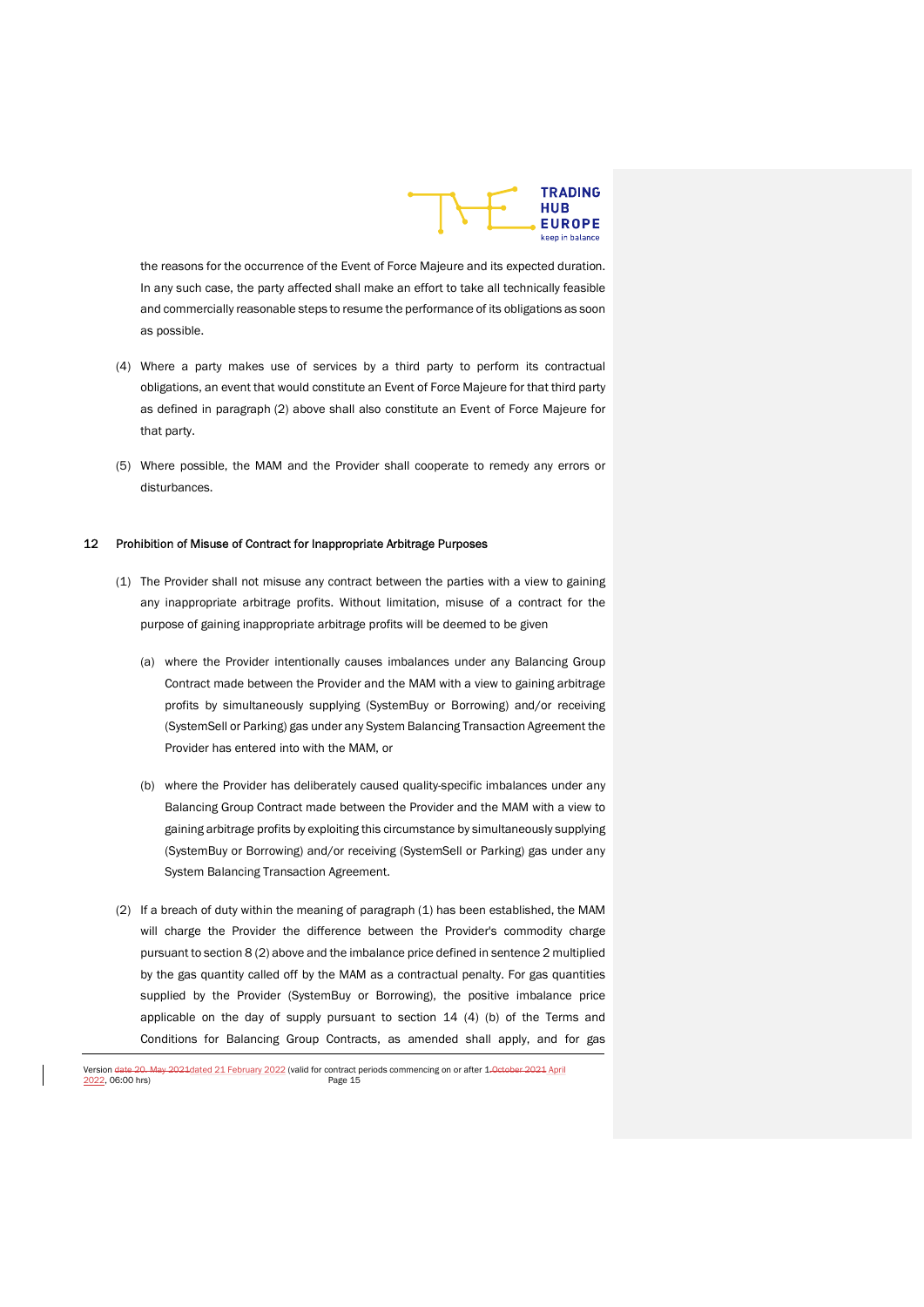

quantities received by the Provider (SystemSell or Parking), the negative imbalance price applicable on the day of receipt pursuant to section  $14$  (4) (a) of the Terms and Conditions for Balancing Group Contracts, as amended, shall apply. The financial settlement of the balancing group(s) concerned under the respective Balancing Group Contract(s) shall remain unaffected. The Provider shall have the right to submit suitable evidence to the MAM that the conditions set out in paragraph (1) above are not satisfied. Where such evidence is submitted and conclusive, paragraph (2) above shall not apply.

(3) The MAM reserves the right to assert further claims.

# 13 Liability

- (1) The MAM shall only be liable hereunder if it fails comply with a material contractual obligation the breach of which either places at risk the achievement of the contract's purpose and/or the fulfilment of which is a prerequisite for the proper performance of the contract, and on whose fulfilment the Bidder regularly relies and may rely (hereinafter referred to as "Cardinal Obligation"). Moreover, liability hereunder shall be limited to
	- (a) damage caused by intent or gross negligence,
	- (b) personal injury (injury to life, body, health) and
	- (c) as well as the assumption of guarantees.
- (2) The MAM shall not be liable if the circumstances giving rise to a claim against the MAM
	- (a) are based on an unusual and unforeseeable event over which the MAM has no control and the consequences of which could not have been avoided despite the exercise of due care, or
	- (b) were brought about by the MAM complying with a legal obligation.
- (3) The MAM shall not be liable for any failures of or disruptions in the technical infrastructure outside the MAM's sphere of responsibility (Force Majeure).
- (4) The foregoing shall be without prejudice to the MAM's liability under mandatory statutory provisions (including without limitation the Product Liability Act).

#### 14 Termination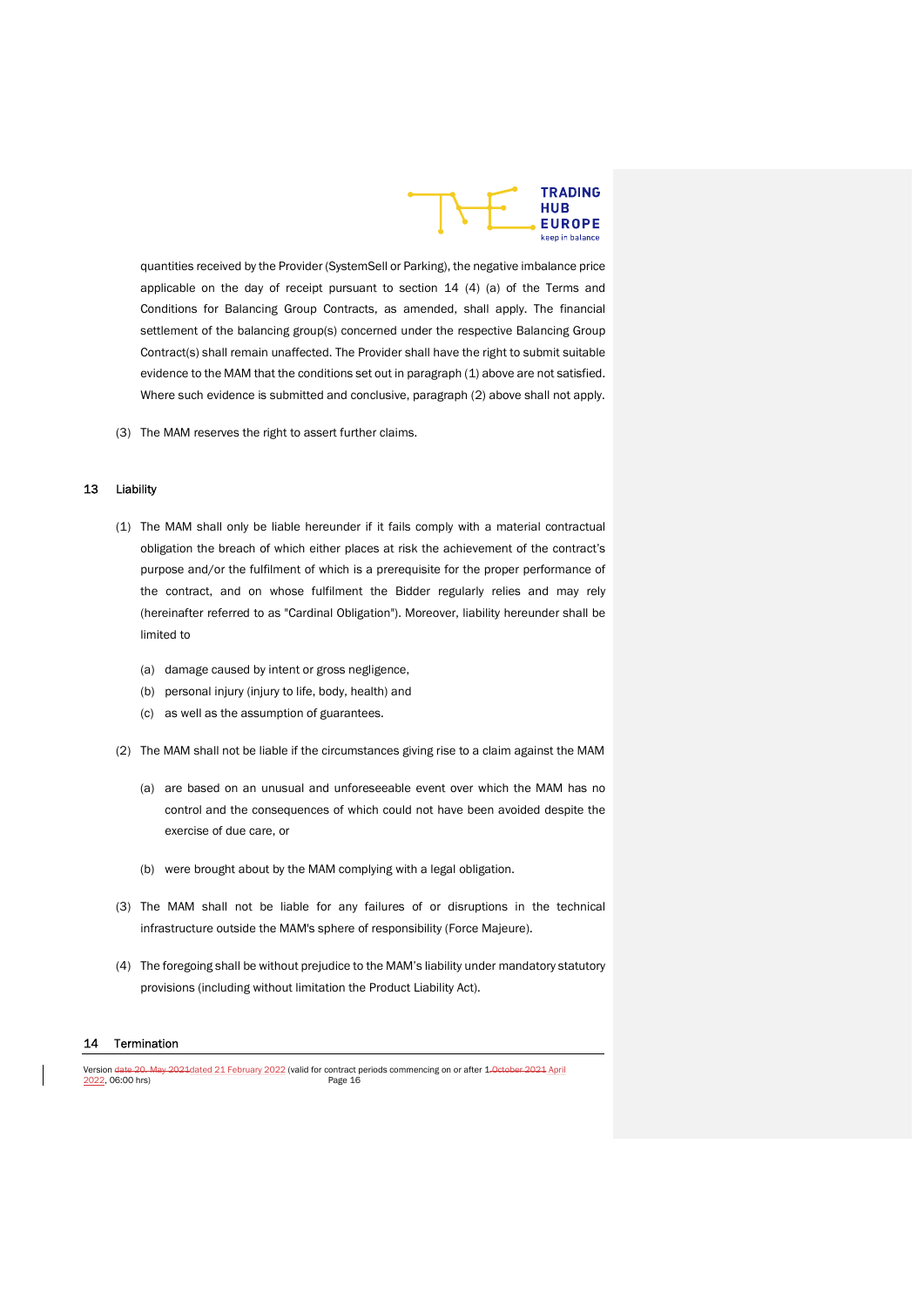

- (1) A System Balancing Transaction Agreement may be terminated for good cause only, in which case the relevant System Balancing Transaction Agreement will be terminated with immediate effect. Without prejudice to section 314 of the German Civil Code (BGB) and without limitation, good cause shall in particular be given where
	- (a) either party has repeatedly breached any material contractual obligation hereunder or under any System Balancing Transaction Agreement, i.e. any contractual obligation, the breach of which places at risk the achievement of the contract's purpose, despite having been issued with a warning notice,
	- (b) the Provider does not or no longer meet the requirements and prerequisites set out in the Prequalification Rules,
	- (c) the Provider has failed to make payment on any due payment obligation despite having been issued with a payment reminder by the MAM on occurrence of the default,
	- (d) the Provider has failed to provide any security due hereunder,
	- (e) insolvency proceedings have been initiated against the Provider's assets and the responsible administrator fails to declare a continuation of business activities as defined in section 103 of the German Insolvency Code (Insolvenzordnung, InsO), despite having been called on to do so,
	- (f) an application has been made to have insolvency proceedings initiated against the Provider's assets and initiation has been refused for a lack of assets.
- (2) Notice of termination must be given in writing and signed by the terminating party.

# 15 Amendment of these System Balancing Terms & Conditions and their Appendices

(1) The MAM reserves the right to amend these System Balancing Terms & Conditions and their Appendices at any time on the basis of appropriate, non-discriminatory and transparent considerations. The Provider will be notified of any amendments to these System Balancing Terms & Conditions and/or their appendices in text form (hereinafter "Amendment Notice") which shall enter into force six (6) weeks after receipt of the Amendment Notice by the Provider, unless a later date is expressly specified.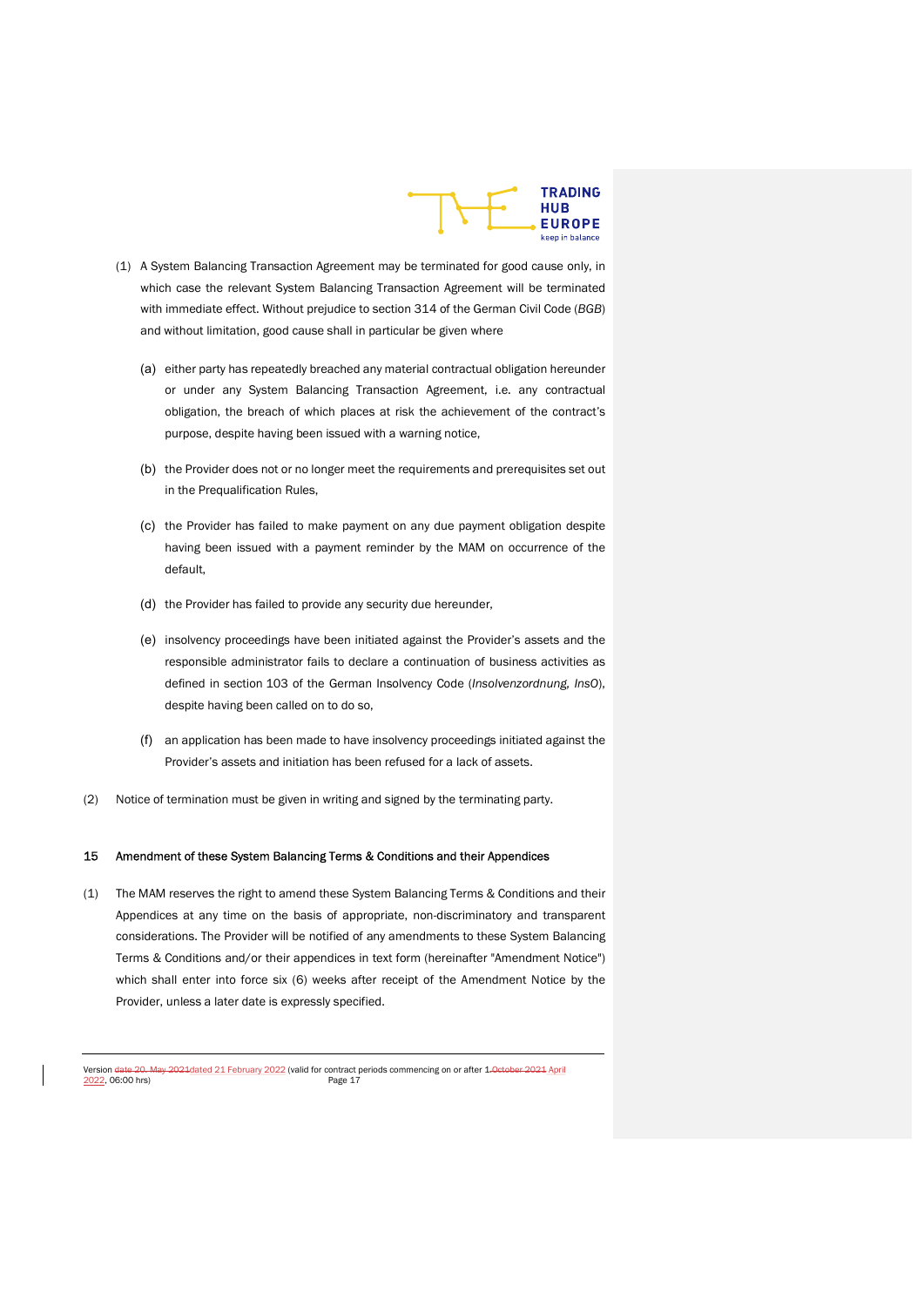

(2) The Provider may terminate any System Balancing Transaction Agreement affected by the amendment to these System Balancing Terms & Conditions or their appendices by way of a special right of termination to be exercised in writing within a period of six (6) weeks after receipt of the Amendment Notice with effect from the date on which the amendment to these System Balancing Terms & Conditions and/or their appendices takes effect. If the Provider does not exercise said special right of termination, the Provider shall be deemed to have given its consent to the amendment to these System Balancing Terms & Conditions and/or their appendices. In the Amendment Notice, the MAM will advise the Provider of the special right of termination and point out that the amendment to these System Balancing Terms & Conditions and/or their appendices will take effect if the Provider does not exercise its special right of termination within the period provided.

#### 16 Assignment

- (1) Neither party shall transfer any rights and/or obligations hereunder, whether in whole or in part, to any third party unless the other party hereto has given its prior consent to such transfer. Consent may only be withheld for good cause.
- (2) Any transfer to an affiliated entity as defined in section 15 of the German Joint Stock Corporation Act (AktG) shall not require prior consent but shall be notified to the other party in writing.
- (3) No right or obligation under any System Balancing Transaction Agreement may be transferred to any entity that has not successfully completed the prequalification process as required under the Prequalification Rules.

# 17 Severability

(1) If any provision set out in these System Balancing Terms & Conditions or in any System Balancing Transaction Agreement is, becomes or is held to be invalid, unenforceable or incomplete, it shall not serve to invalidate or affect the completeness of the remaining provisions set out in the relevant System Balancing Transaction Agreement, which shall remain in full force and effect as if such provision had not originally been contained therein and shall be deemed to be otherwise complete.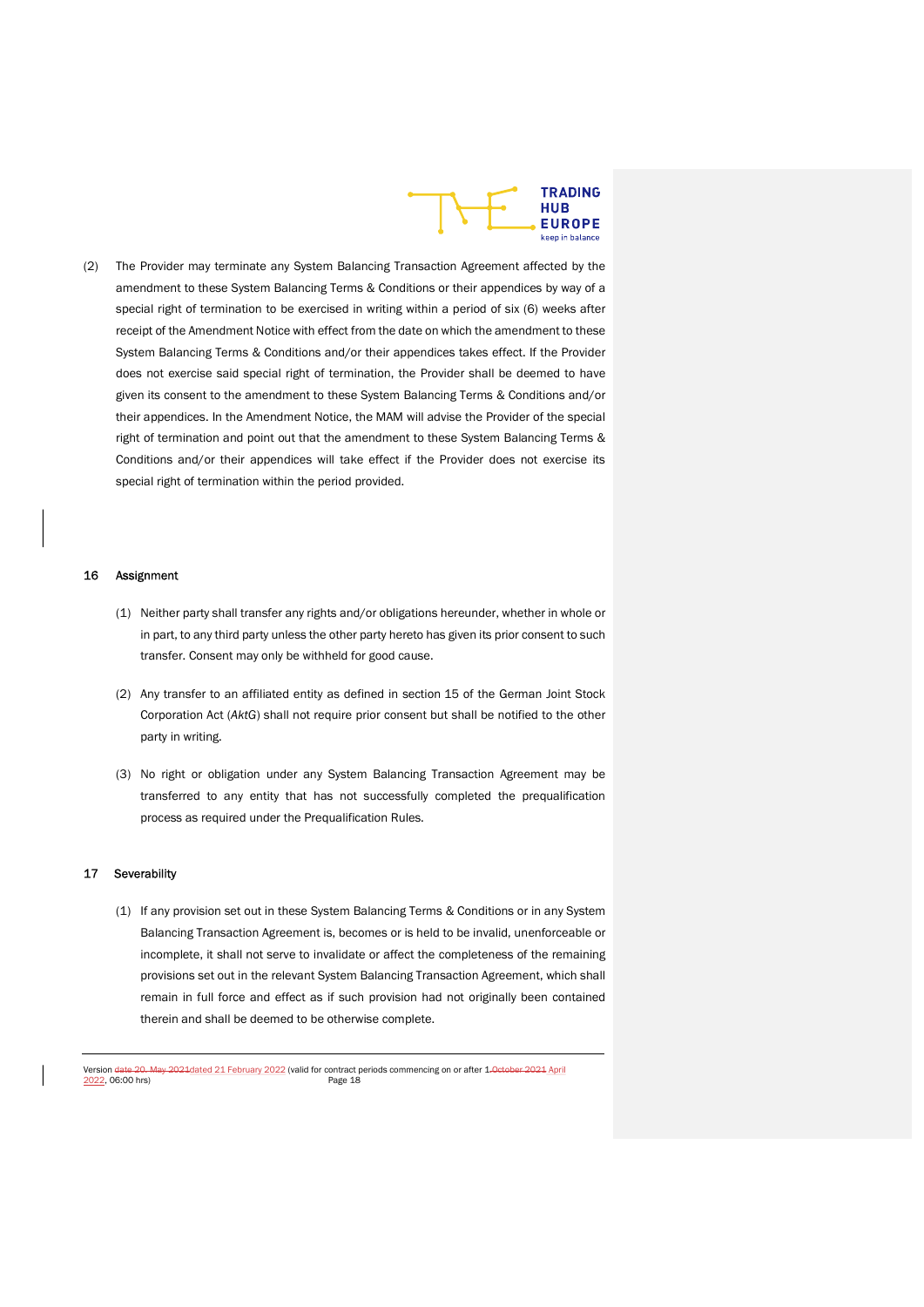

(2) The MAM and the Provider hereby undertake to replace any such invalid, unenforceable or incomplete provision by a valid, enforceable and complete provision having as far as reasonably possible the commercial and legal effect intended under the relevant System Balancing Transaction Agreement affected and reflecting as closely as reasonably possible the intentions of the MAM and the Provider.

#### 18 Changes in Circumstances

- (1) Where during the term of any System Balancing Transaction Agreement unforeseen circumstances should arise in respect of which no provision has been made in the relevant contract, or which the MAM and the Provider failed to take into account when entering into that contract, and where such circumstances have such significant commercial, technical or legal impact on that contract so as to render any provision of that contract untenable for either party, the affected party shall have the right to require its counterparty to agree to a corresponding amendment of the contract's terms that duly reflects any such changed circumstances whilst having regard to all commercial, technical and legal implications this would have for the counterparty.
- (2) Where either party pleads such circumstances, that party shall be required to specify and prove the pertinent facts.
- (3) Save where the pleading party could not be reasonably expected to raise such demand at an earlier time, the pleading party's right to have the contract amended shall arise at the first time that party raises a demand to amend the contract's terms on the grounds of changed circumstances.

#### 19 Requirement for Written Form and Authoritative Version

- (1) The MAM and the Provider have not entered into any oral agreements. Except where any further restrictions as to form are imposed by statute and except as otherwise provided herein, any and all amendments or additions to, as well as the termination or revocation of, a System Balancing Transaction Agreement shall be invalid unless made in writing and signed by the MAM and the Provider. The foregoing shall also apply to the written form requirement.
- (2) Only the German language version of these System Balancing Terms & Conditions and their appendices shall be legally binding.

Version date 20. May 2021 dated 21 February 2022 (valid for contract periods commencing on or after 1. October 2021 April<br>2022, 06:00 hrs) <u>2022</u>, 06:00 hrs)